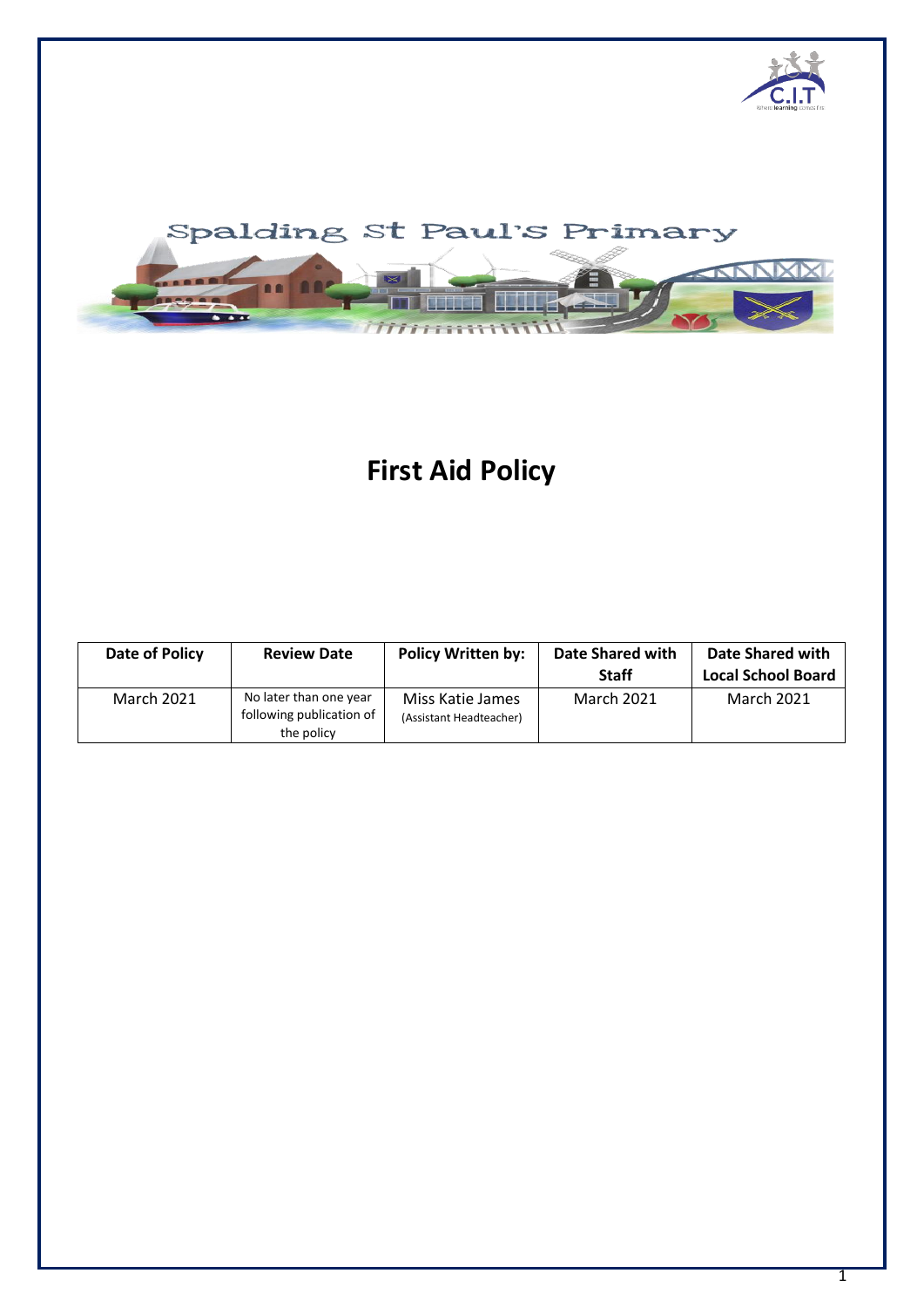# **First Aid Policy Rationale**

Children and adults in our care need good quality first aid provision. Clear and agreed systems should ensure that all children are given the same care and understanding in our school.

# **Purpose**

This policy:

- Gives clear structures and guidelines to all staff regarding all areas of first aid;
- Clearly defines the responsibilities of all staff;
- Enables staff to see where their responsibilities end;
- Ensures good first aid cover is available in the school and on visits.

# **First aid in school**

As part of the induction process new staff are given details of the first aiders in school, are trained in accident reporting and shown where first aid supplies are stored.

At Spalding St Paul's School, we ensure that there is at least one emergency first-aid trained and one paediatric first-aid trained member of staff in school at all times. This is to ensure that all areas of the school have at least one competent person present; with sufficient 'spare' to cover off-site visits, part-time staff and as far as possible staff absences.

When children are taking part in off-site visits, we ensure that a first-aider accompanies all groups. Staff are expected to identify this member of staff when planning any visits. For Foundation Stage visits, we ensure that a paediatric first aider accompanies the group. During activities outside of the school day (after school clubs), there is a designated first-aider onsite at all times.

# **Training**

The school keeps a register of who is first-aid trained and when their training is valid till. The Headteacher is responsible for organising first-aid training.

## **Roles and Responsibilities**

The main duties of a first aider in school are:

- To complete a training course approved by the Health and Safety Executive, as required;
- To give immediate help to casualties with common injuries and those arising from specific hazards at school;
- When necessary, ensure that an ambulance or other professional medical help is called.

# **First Aid Facilities**

There is a designated medical room in school. The appointed persons ensure that the school has designated first aid points with the resources needed to deal with incidents.

# **Accident and Injury Reporting**

Appendix A (below) shows the way in which accidents are recorded. If a child is injured and is given first aid treatment this is recorded on our school CPOMS system and a member of the office staff is alerted. They will then inform parents, via parent mail, the type of injury and what first aid has been administered. Wherever possible, staff will also try and speak to the parent/carer concerned at the end of the day. Where a child has a serious injury or injury to the head, the staff member should inform the Headteacher or a member of the Senior Leadership Team who will decide whether parents should be contacted immediately. All serious injuries should be reported to the Headteacher or Senior Leadership Team, and should be recorded in line with HSE advice.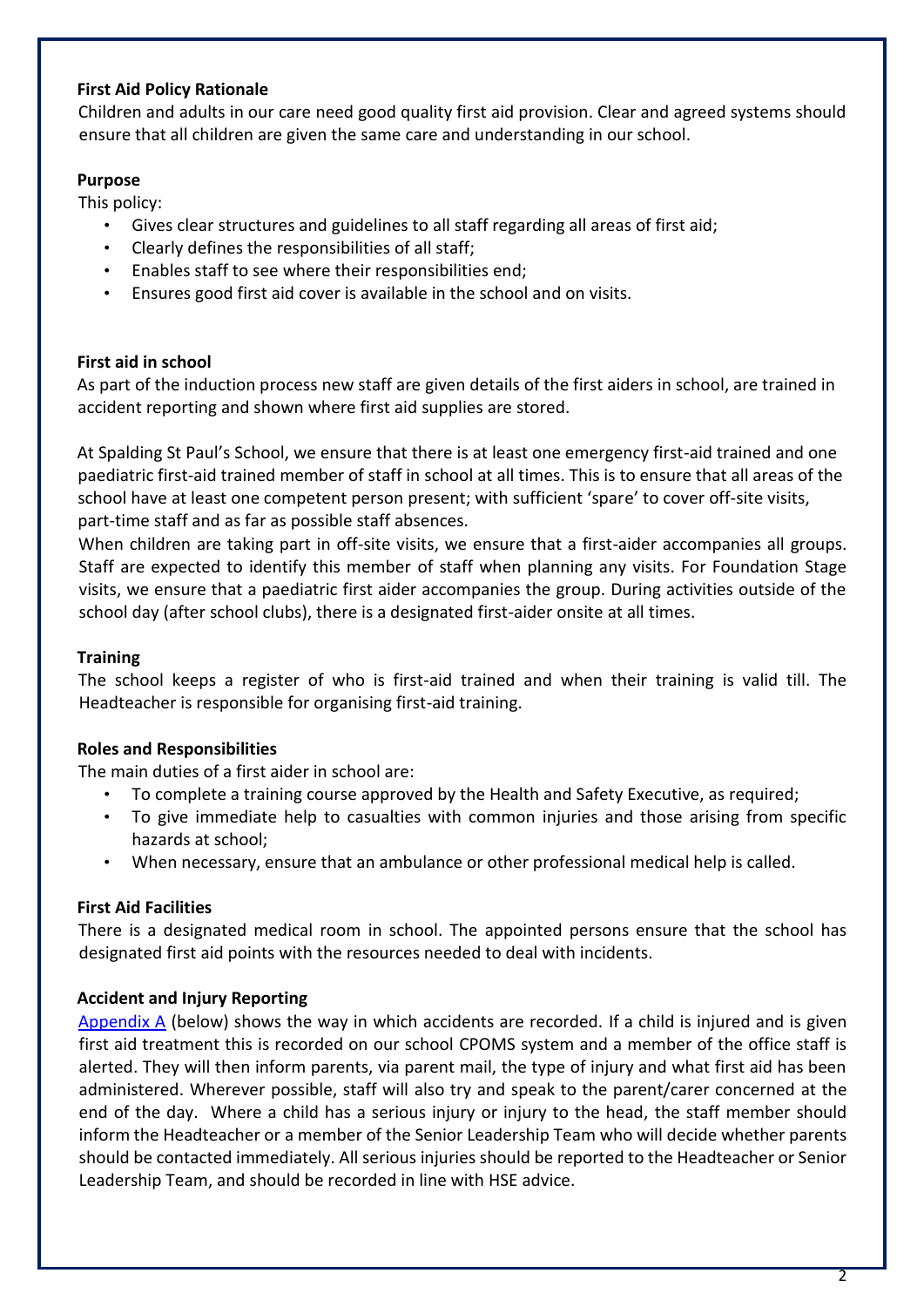# **Calling the emergency services**

In the case of major accidents, it is the decision of the Headteacher/Senior Leadership Team if the emergency services are to be called. If a member of staff is asked to call the emergency services, they must:

- 1. State what has happened;
- 2. The child's name;
- 3. The age of the child;
- 4. Whether the casualty is breathing and/or unconscious;
- 5. The location of the school.

In the event of the emergency services being called, a member of the Admin staff OR another member of staff, should wait by the school gate and guide the emergency vehicle. If the casualty is a child, their parents should be contacted immediately and give all the information required. If the casualty is an adult, their next of kin should be called immediately. All contact numbers for children and staff are clearly located in the school office.